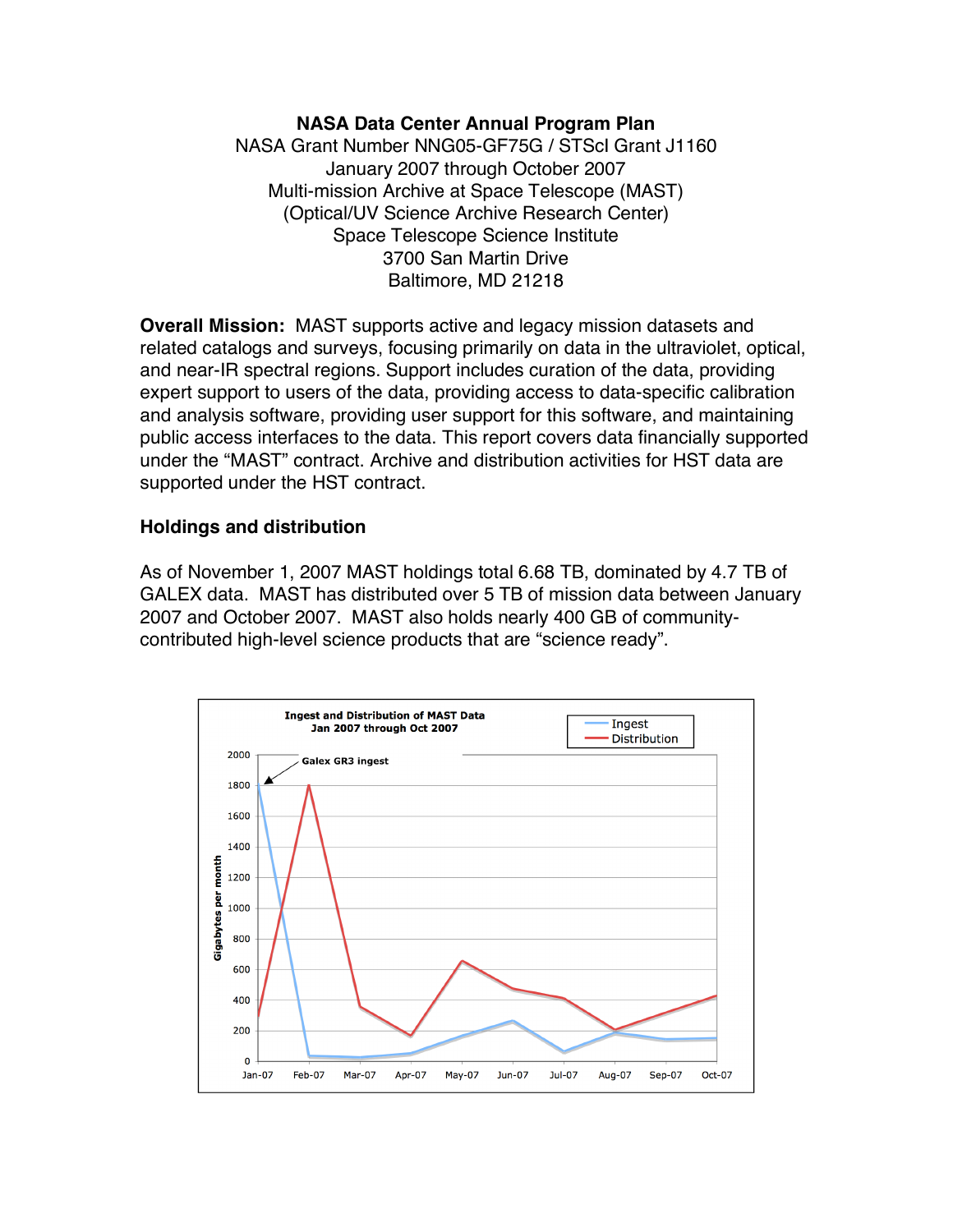#### **Mission report**

## Galaxy Explorer (GALEX)

The GALEX archive was augmented with the GR3, GR3.1, and GR3.2 releases containing 3,427 GB during the reporting period. This delivery included reprocessed, now public Guest Investigator (GI) data. In addition, there were 10 GI data deliveries, serving 60 GI programs. The GI data volume is now 1TB. Two additional GI deliveries and some deliveries for GR4 are expected in the last two months of 2007. Many improvements were made to make the data download process more convenient for archival users and to support downloads for a variety of browsers and computer platforms.

## Far Ultraviolet Spectroscopic Explorer (FUSE)

The FUSE project began the final reprocessing effort in April 2007 processing nearly 54% of their data by November. After the spacecraft ceased operations in July 2007, the FUSE project met with MAST staff to identify the project documentation and web pages that should be archived in MAST.

## X-ray Multi-Mirror (XMM) Optical Monitor (OM)

MAST began to archive mosaics of XMM-OM observations in collaboration with HEASARC, the US archive for all XMM-OM data. MAST received two augmentations of the data in this reporting period and anticipates that more regular distribution of these data from HEASARC is near.

## **Outreach**

#### Google-Sky

MAST-funded staff contributed to the Google/STScI sponsored project "Sky in Google Earth", released in August 2007.

#### **Community interaction**

#### **Survey**

In May 2007 MAST administered what has become a yearly survey to gather feedback about our service and to gauge priorities for future work. There were 366 respondents to the survey. The results and many of the comments were posted on the MAST website.

(http://archive.stsci.edu/surveyresults/2007/index.html)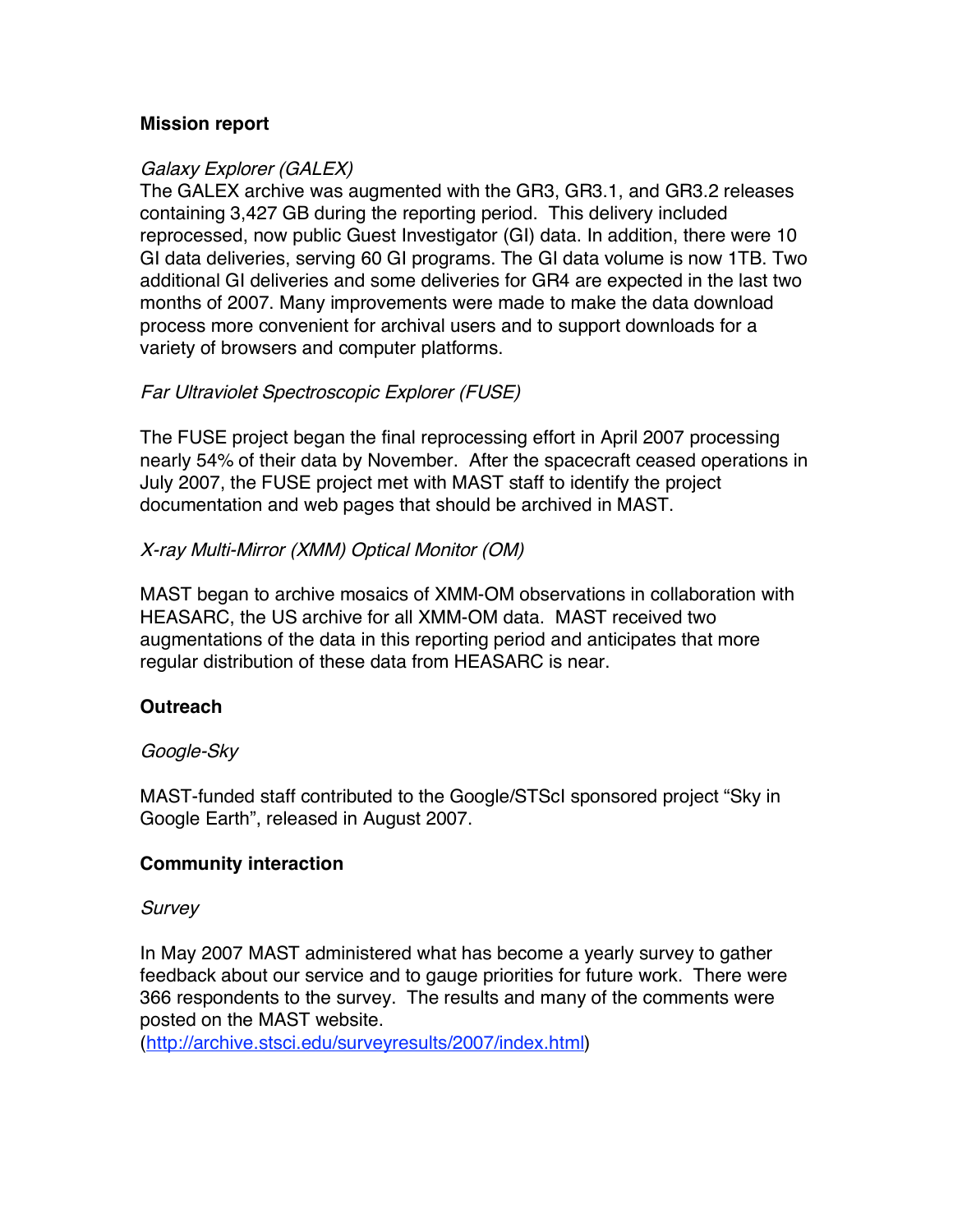#### MAST Users Group

The MAST Users Group (MUG) met in June 2007. The MUG provides essential user perspective on archive operations and development. All the presentations have been posted on the MAST website. The MUG report will be posted upon receipt. (http://archive.stsci.edu/mug/mug\_2007/index.html)

## **Major work efforts**

MAST staff worked on many projects during the past 10 months that introduced new capabilities to the website. We describe a few highlights below.

# GALEX Map

MAST/GALEX developed and deployed a major browsing/download tool called the GALEX Map (see picture). This tool was developed in the MS Mapserver environment. The tool works by invoking either of two planes, a tile plane in Mollweide projection and a true image plane in Mercator. The Map allows one to select one of any of the GALEX surveys, depicted by colorized tiles on the sky, and permits the user to quickly pan and zoom across the sky in the tile plane and finally to inspect the images. Data may then be downloaded on a tile of interest. Future plans call for accessing data from other mission surveys and to permit one to overlay translucent images from GALEX and other such surveys.

# The (GALEX) MAP - (adaptable to other missions)



Sky section or image plane: pans, zooms, downloads data.